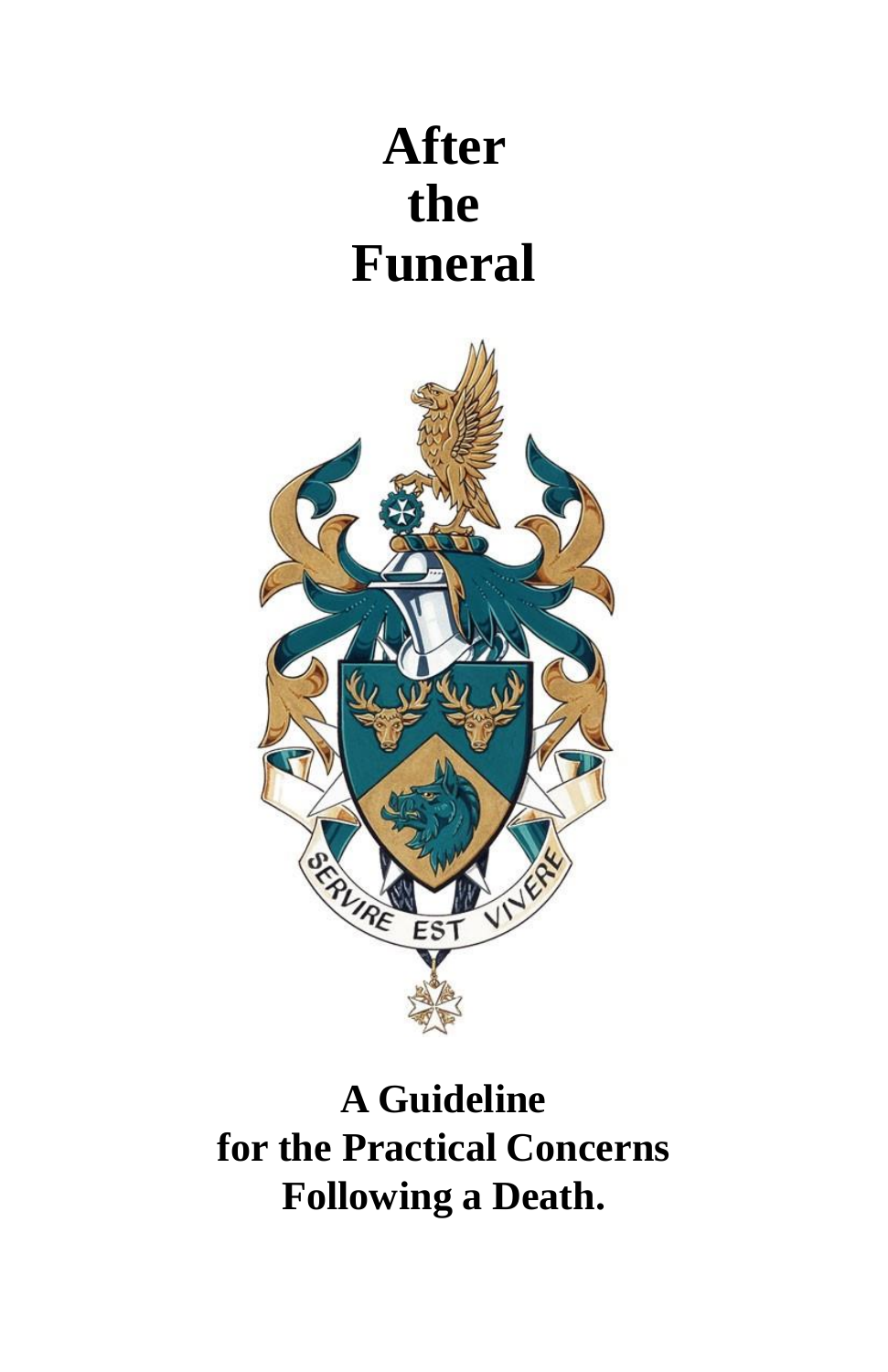# **Estate Check List**

□ Apply for government death benefits (CPP Death & Survivors)

□ Cancel government issued ID cards (Social Insurance Card, Health Card, Driver's License and Passport)

 $\Box$  Contact employer and inquire about death benefits that may be available

□ Contact life insurance companies and file a claim

□ Contact Workers Safety & Insurance Board (WSIB)

□ Contact Veterans' Administration, Lodge, Club etc.

□ Notify Canada Revenue Agency (CRA)

 $\Box$  Transfer or cancel real estate, home insurance, property and utilities

□ Transfer or cancel car insurance, vehicle ownerships and permits □ Notify banks and investment companies

□ Notify credit cards companies and store cards

 $\Box$  Change any documents which may have listed the deceased as an executor or beneficiary

\_\_\_\_\_\_\_\_\_\_\_\_\_\_\_\_\_\_\_\_\_\_\_\_\_\_\_\_\_\_\_\_\_\_\_\_\_\_\_\_\_\_\_\_\_\_\_\_\_\_\_\_\_\_\_\_\_\_\_\_\_\_ \_\_\_\_\_\_\_\_\_\_\_\_\_\_\_\_\_\_\_\_\_\_\_\_\_\_\_\_\_\_\_\_\_\_\_\_\_\_\_\_\_\_\_\_\_\_\_\_\_\_\_\_\_\_\_\_\_\_\_\_\_\_ \_\_\_\_\_\_\_\_\_\_\_\_\_\_\_\_\_\_\_\_\_\_\_\_\_\_\_\_\_\_\_\_\_\_\_\_\_\_\_\_\_\_\_\_\_\_\_\_\_\_\_\_\_\_\_\_

 $\Box$  File final tax return for the deceased

 $\Box$  Contact the cemetery/monument company if necessary

Notes and Reminders

The Canada Pension Death Benefit Application forms were filled out by and mailed on

Please be advised that the application process takes approximately 8-12 weeks from the date Service Canada receives the application. The funeral home **DOES NOT** fill out these forms on your behalf **UNLESS** you arrange an aftercare appointment for us to assist you.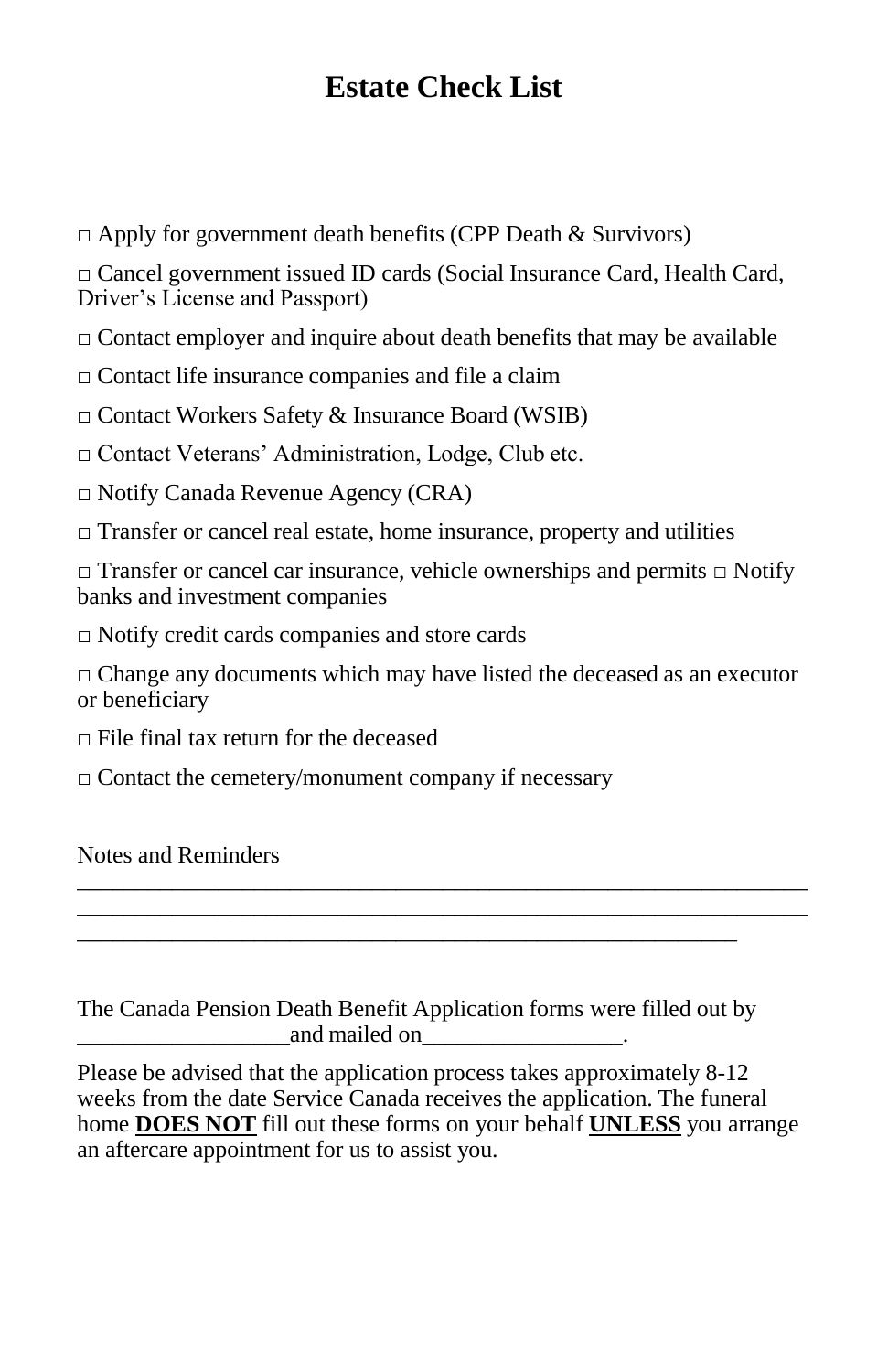*T*he Lougheed and Jackson & Barnard Funeral Homes are proud to offer our After the Funeral Book. This book was designed as a guideline to assist with practical concerns following a death. For most of these concerns, Proof of Death Certificates provided by the funeral home will be required. Should you require more Proof of Death Certificates or should any questions arise regarding any information in this book please contact our helpful staff at 705- 673- 3611 or by email at [jacksonsinfo@lougheeds.ca.](mailto:jacksonsinfo@lougheeds.ca)

# **1. Thank You Cards & Acknowledgements**

If you require more thank you cards, they are available by contacting us or simply dropping in to one of our locations. The custom of placing a "thank you" in the local newspaper is still available. However, we have found most people prefer a more personal card or letter sent directly to them. If you would like to place a "thank you" in a local newspaper, please contact us and we will assist you.

# **2. Government Death Benefits**

### **a) CANADA PENSION PLAN & OLD AGE SECURITY (CPP & OAS)**

The funeral home will notify the government of the deceased's passing; this will cancel any monthly Canada Pension and Old Age Security payments they were receiving. Anyone who dies while receiving these monthly pensions are entitled to the payment issued in the month in which the death occurs; if another payment is issued in the following month, please contact Service Canada directly at 1-800-277-9914 and have the deceased's social insurance number ready when you call.

# **b) CANADA PENSION DEATH BENEFIT**

Anyone who has worked in Canada after 1966 and is retired or currently working (as long as they have contributed for one-third of the calendar years in their contributory period or 10 years) is entitled to receive the death benefit. As of January 1st, 2019, the amount of the death benefit for all eligible contributors is a flat rate of \$2,500. A cheque will be mailed directly to the applicant, but made payable to the deceased's estate. If Ontario Works is covering the funeral expenses, no benefit will be available to the family as Ontario Works is entitled to recoup funeral expenses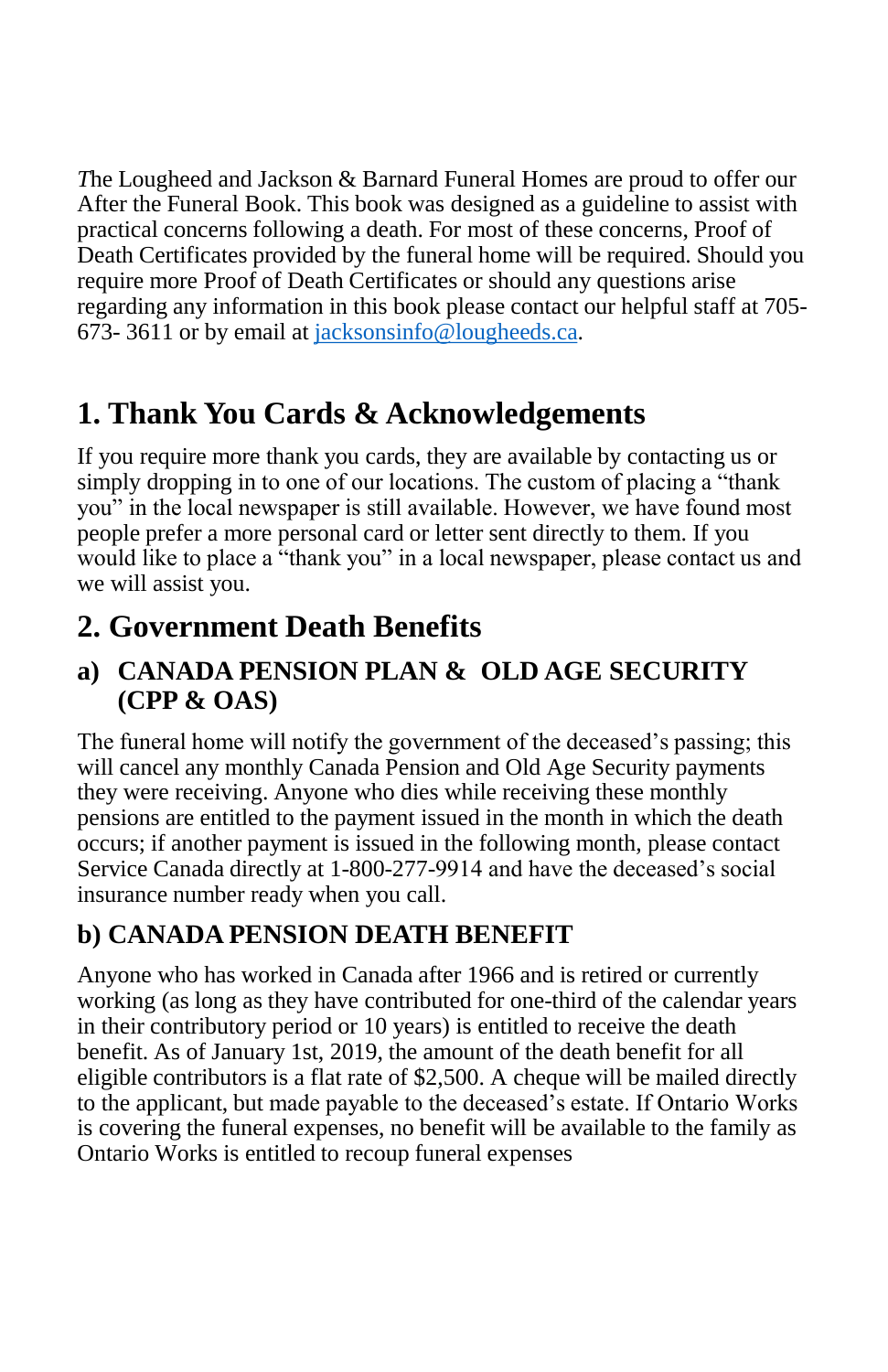**To apply for this death benefit, you must include the following documentation with the application form provided by the funeral home: an original Proof of Death Certificate and the funeral home invoice. If the funeral was prepaid, the funeral home can provide you with a letter in place of an invoice. If there is a will, you must include a certified SIGNED copy of the will. \*\*PLEASE NOTE\*\* When there is a will, only the executor is able to apply for the death benefit; if the executor does not intend to apply, they must submit a letter to Canada Pension indicating such. If the person dies intestate (without a will), the person who is financially responsible for the funeral, and who will be looking after the deceased's estate would apply, indicating there is no will.**

#### **c) CANADA PENSION SURVIVORS BENEFIT**

As well as the death benefit, a monthly pension may be available for a surviving spouse and/or any dependent child(ren) under the age of 18 or 18- 25 providing they are in full time education.

The amount of the survivor's benefit is calculated based on the amount of the deceased's CPP contributions and the survivor's age and personal CPP contributions at the time of the contributor's death, which works out to 60% if the survivor is age 65 or over and 37.5% if they are under age 65. Combined retirement pensions with survivor benefits are subject to a maximum. **To apply for this benefit, you will need to provide a Proof of Death Certificate and a certified copy of the original marriage license or certificate with the application provided by the funeral home with the death certificates. If the marriage license or certificate is lost, you may be able to get a replacement from the church in which the marriage took place. If this is not an option, you must provide a Statutory Declaration of Legal Marriage. If you are legally separated, you must provide a Declaration of Legal Separation. If the surviving spouse was a commonlaw partner of the deceased, you must provide a Statutory Declaration of Common-Law Partnership. If you are applying for the benefit as a "dependent" child between the ages of 18-25 and are currently in school, you must provide a Proof of Death Certificate and a Declaration of Attendance Letter, which must be signed by the attending school. The Declaration of Legal Marriage, Declaration of Common-Law Partnership, and Declaration of Legal Separation, forms can be obtained from the funeral home and MUST be signed by a Commissioner of Oaths or a lawyer before being submitted with the application.**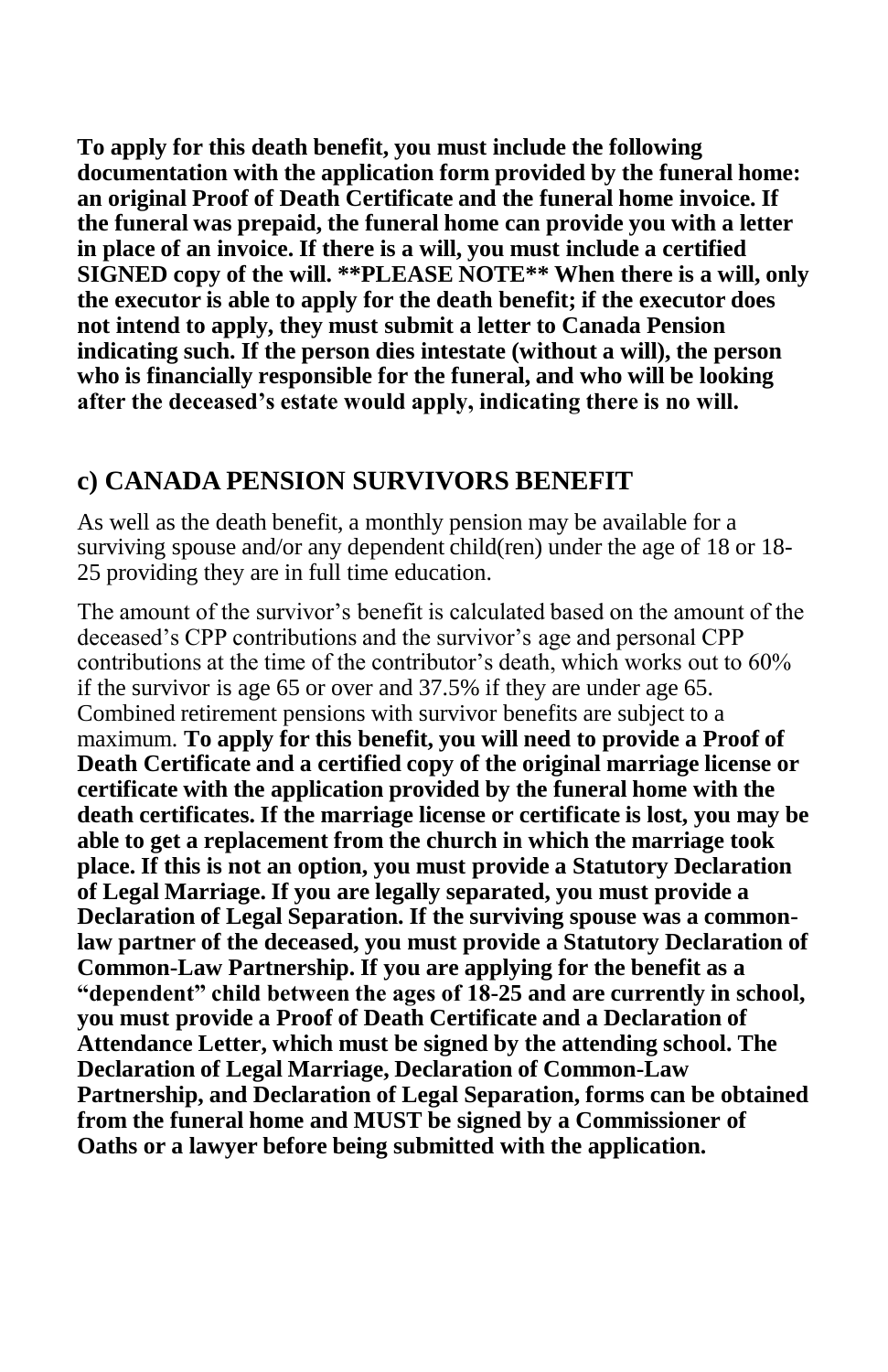**\*\*PLEASE BE ADVISED:** IT TAKES APPROXIMATELY 8-12 WEEKS TO RECEIVE PAYMENT(S) FROM THE DATE SERVICE CANADA RECEIVES YOUR APPLICATION. FAILURE TO INCLUDE THE APPROPRIATE DOCUMENTATION WITH THE APPLICATION FORMS WILL DELAY THE APPLICATION PROCESS. IF MORE THAN 12 WEEKS HAVE PASSED, AND YOU WOULD LIKE TO KNOW THE STATUS OF YOUR APPLICATION, PLEASE CONTACT SERVICE CANADA DIRECTLY AND HAVE THE DECEASED'S SOCIAL INSURANCE NUMBER READY WHEN YOU CALL.

For assistance filling out these documents, or to arrange an appointment with our staff, please contact us at 705-673-3611. To contact Service Canada directly, please call their Canada Pension Office at 1-800-277-9914.

### **d) CERTIFIED COPIES**

The funeral home can make certified copies of original documents you may need to complete the Canada Pension Death Benefit and Survivors Benefit application forms. These documents may include:

**Marriage License or Certificate ● Will ● Power of Attorney Documents**

### **e) COMMISSIONER OF OATHS**

If any documents for the Canada Pension Death Benefits need to be notarized or commissioned, Commissioner of Oaths services are available through the City Clerk's office located at Tom Davies Square, 2nd floor, 200 Brady Street, Sudbury, or Sudbury Citizen Service Centres. A variety of documents such as affidavits, statutory declarations, and government documents which need to be signed in a formal manner can be sworn or affirmed before a Commissioner of Oaths for a fee.

# **3. Identity Card (ID) Cancellation**

# **a) SOCIAL INSURANCE CARD (SIN)**

To cancel the Social Insurance Card please fill out the cancellation form provided by the funeral home in the Proof of Death envelope, include a Proof of Death Certificate and the deceased's Social Insurance Card. If the card is lost, fill out documents indicating that the card is lost and mail without. **Mail all documents to: Social Insurance Registration, P.O. Box 7000, Bathurst, New Brunswick, E2A 4T1.** Please Note: The SIN record will be updated to indicate that person is deceased, but the SIN can still be used for estate and tax purposes.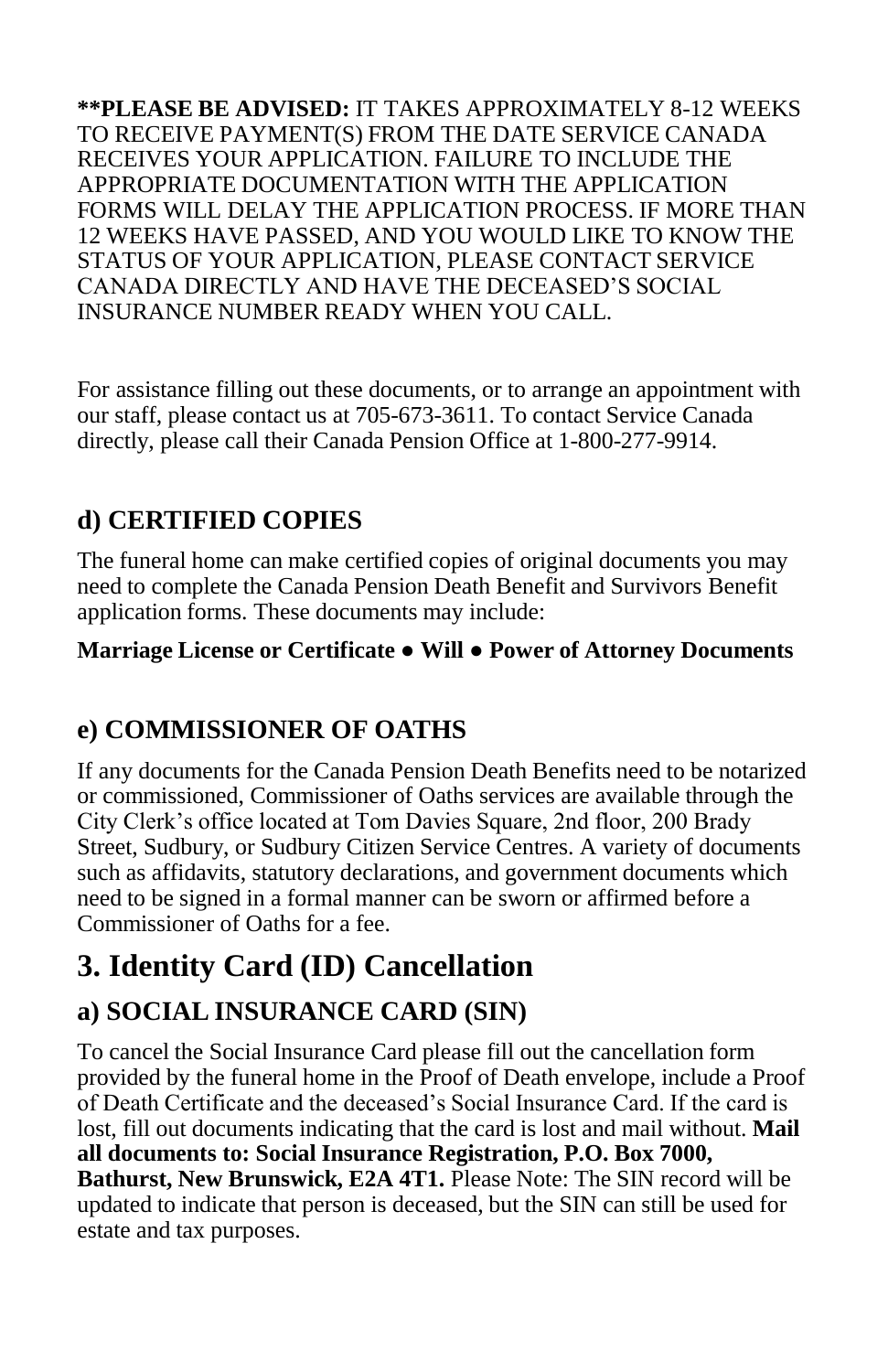# **b) HEALTH CARD (OHIP)**

To cancel the Health Card, please fill out the cancellation form provided by the funeral home in the Proof of Death envelope, include a Proof of Death Certificate and the deceased's Health Card. If the card is lost, please fill out documents indicating card is lost and mail without. **Mail all documents to: Service Ontario, 199 Larch Street, Suite 300 Sudbury, Ontario, P3E 5P9.**

### **c) DRIVER'S LICENSE**

Please Note: The deceased's driver's license should not be cancelled until the car ownership has been switched over. To cancel a Driver's License, fill out the cancellation form provided by the funeral home in the Proof of Death envelope, and include a Proof of Death Certificate and the deceased's Driver's License. If the card is lost, list the number and indicate lost. **Mail all documents to: Ministry of Transportation, Box 9200, Kingston, Ontario, K7L 5K4.** If the Driver's License is expired it does not need to be cancelled. It is worthwhile to check if there is a rebate available on the deceased's driver's license and license plate sticker.

# **d) VALID PASSPORT**

To cancel a valid Canadian Passport, fill out the cancellation form provided by the funeral home in the Proof of Death envelope and include a Proof of Death Certificate with the deceased's passport. If the passport has been expired for over a year, it does not need to be cancelled. **Mail all documents to: Passport Canada Program, Gatineau, Quebec, K1A 0G3**. If there is a valid passport from another country, please contact the corresponding country's consulate office. You have the option of having the passport returned to you after being cancelled.

### **e) SECURE CERTIFICATE OF INDIAN STATUS (SCIS)**

To cancel a status card, send a Proof of Death Certificate with the card to: **Aboriginal Affairs and Northern Development Canada, 8th Floor, 25 St. Claire Ave, E. Toronto, Ontario, M4T 1M2.** For questions or concerns contact them directly at 1-416-973-6234 or contact your local band office.

# **f) OTHER IDENTIFICATION CARDS**

For any other personal identity cards such as; Hunting License, Fishing License, Firearms License etc.. please contact offices directly and inquire about their cancellation procedures. Please note: Birth Certificates and citizenship cards do not need to be returned or cancelled.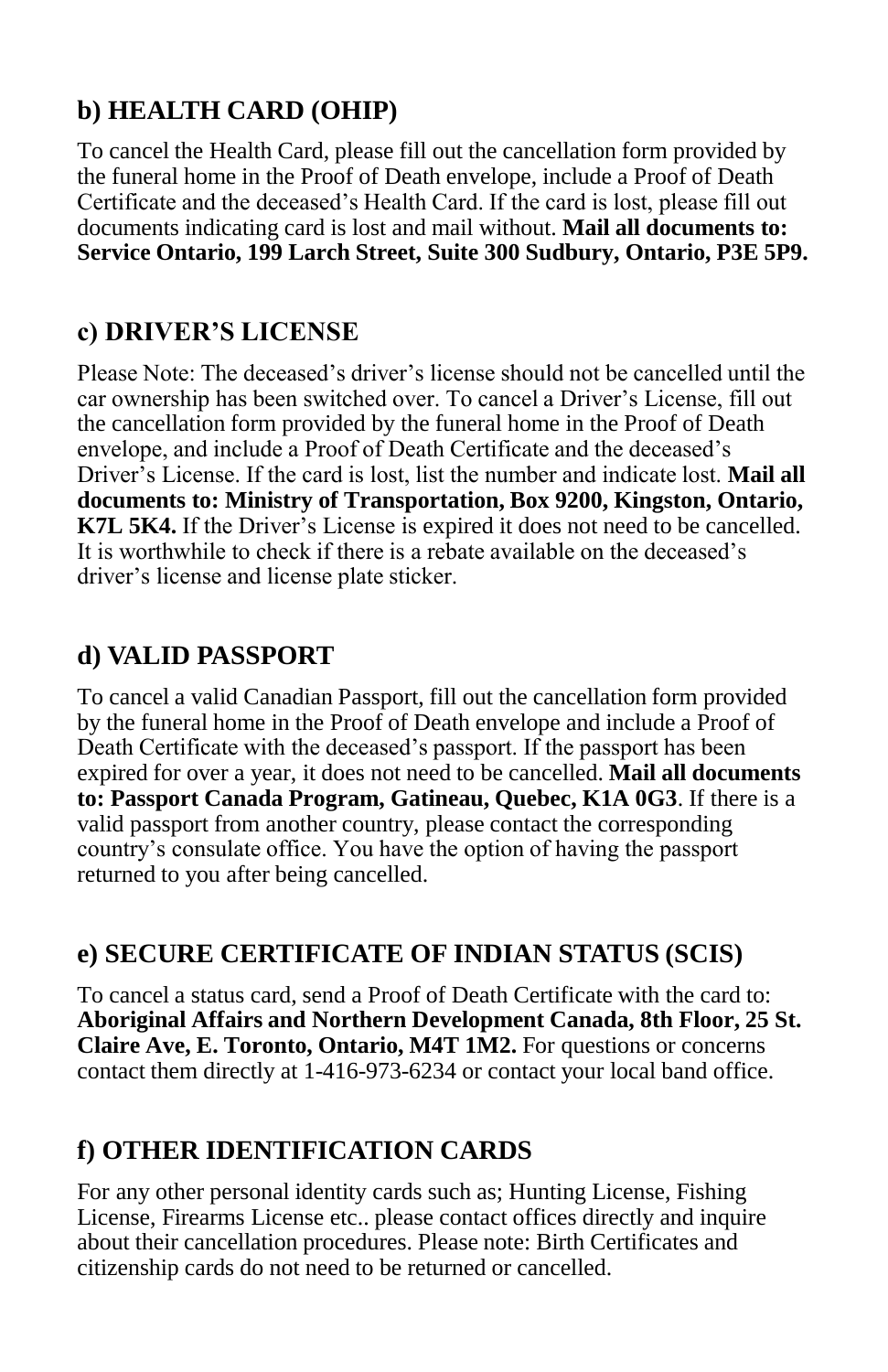# **4. Work Benefits**

Many companies have a death benefit available for their employees. It is a good idea to check at the deceased's place of employment for such benefits. Any benefits received are NOT part of the estate, but paid directly to the beneficiary. Some of the well-known ones in our community are:

### **a) VALE (INCO)**

The funeral home will notify VALE of the death by faxing a death certificate; however, they require the family to contact the Vale Pension Helpline at 1- 888-351-5549. Their mailing address is **Vale Pension Center 1060 Robert Bourassa Blvd, Suite 900, Montreal, Quebec H3B 4V3.**

## **b) GLENCORE (FALCONBRIDGE)**

Those who worked at Falconbridge, or their spouses, may be eligible for a life insurance payment. The funeral home will provide Glencore with an original Proof of Death Certificate. However, the family must currently contact Leigh-Ann Knight directly in the Benefits office at 705-693-2761 (ext. 3366).

#### **c) ONTARIO MUNICIPAL EMPLOYEES RETIREMENT SYSTEM (OMERS)**

Those who are receiving an OMERS pension may qualify for a death benefit. For more information and to notify them of the deceased's passing, contact OMERS directly at 1-800-387-0813 and have the deceased's SIN number or the OMERS reference number ready when you call.

### **d) ONTARIO TEACHERS INSURANCE PLAN (OTIP)**

Those who are receiving an OTIP pension may qualify for a death benefit. For more information and to notify them of the deceased's passing, contact OTIP directly at 1-800- 668-0105.

# **e) HEALTHCARE OF ONTARIO PENSION PLAN (HOOPP)**

Those who worked in the health care field and are receiving a HOOPP pension may qualify for a death benefit. For more information, contact them directly at 1-877-434-6677 and have the deceased's SIN number ready when you call.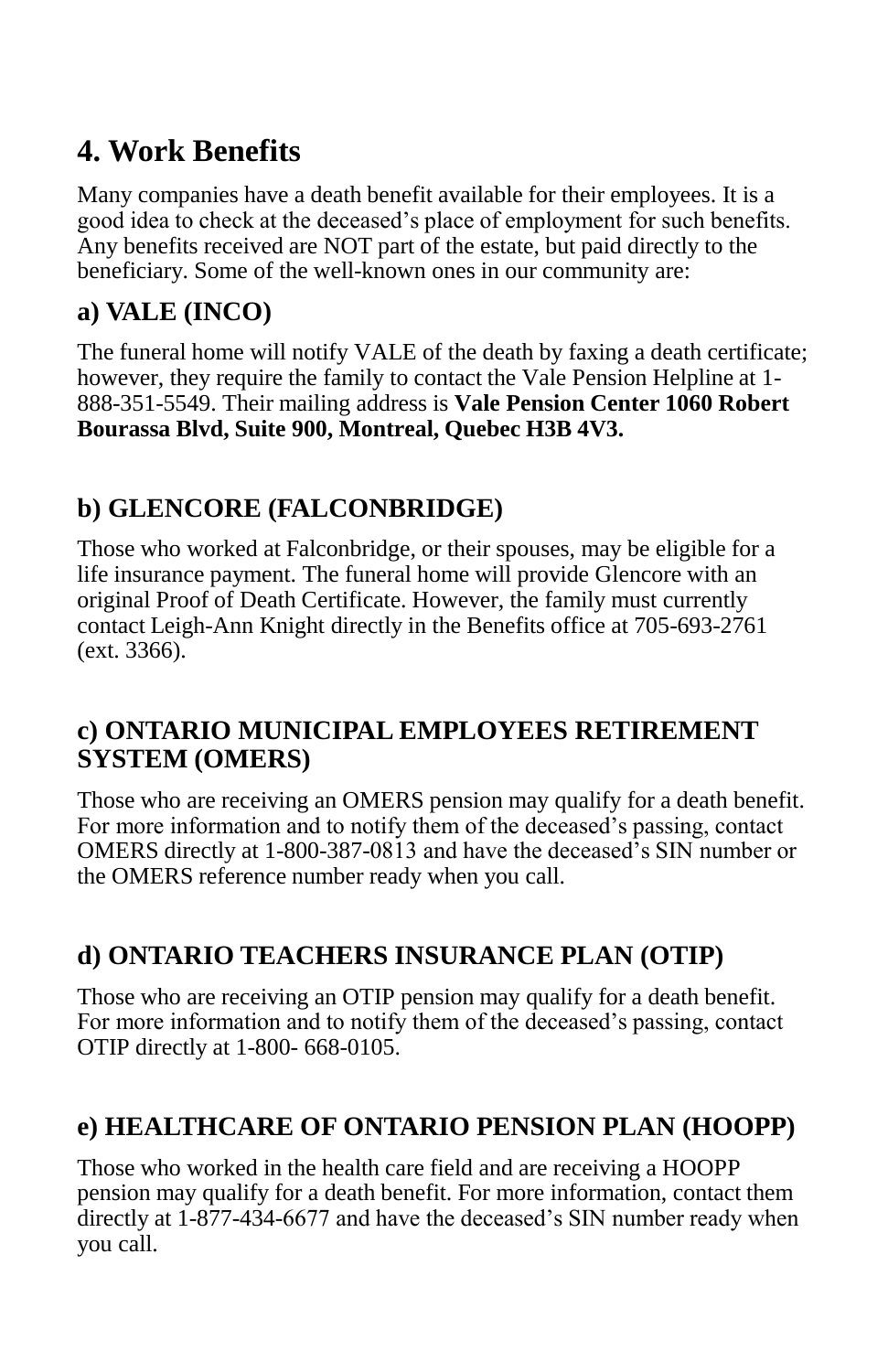# **Other Death Benefits**

### **a) LIFE INSURANCE**

If the deceased had a life insurance policy, contact the life insurance company directly and inform them of the death. Every insurance company has its own procedures and will give you instructions on how to proceed. With some life insurance policies, the cause of death listed by the doctor or coroner may be required in writing and can only be provided by the signing physician at the time of death. The signing physician's name will be listed on the Proof of Death Certificates provided by the funeral home.

#### **b) WORKERS SAFETY AND INSURANCE BOARD (WSIB)**

To cancel a benefit the deceased may have been receiving from WSIB, contact their office and have the deceased's claim number or social insurance number ready. They will also require a Proof of Death Certificate. If the death has occurred on the job as the result of an accident or health condition, a benefit may be available through WSIB to help with funeral costs. For more information regarding these benefits, please contact their office directly at 1-800-387-0750.

### **c) LODGE BENEFITS**

Some clubs and organizations offer death benefits to families of their members. If the deceased was a member of a Lodge, Club, or organization it is worthwhile to check into any possible benefits by contacting the local office or president.

### **d) VETERANS BENEFITS**

There may be benefits available at the time of death. To find out if the deceased qualifies for such a benefit, contact the Last Post Fund at 1-800- 465-7113. If you have a problem, contact the War Pensioner's Association or Service Bureau Office at your local Legion Branch. If the deceased was receiving a pension through the Department of Veterans Affairs, notification of the death can be made by calling 1-866-522-2122.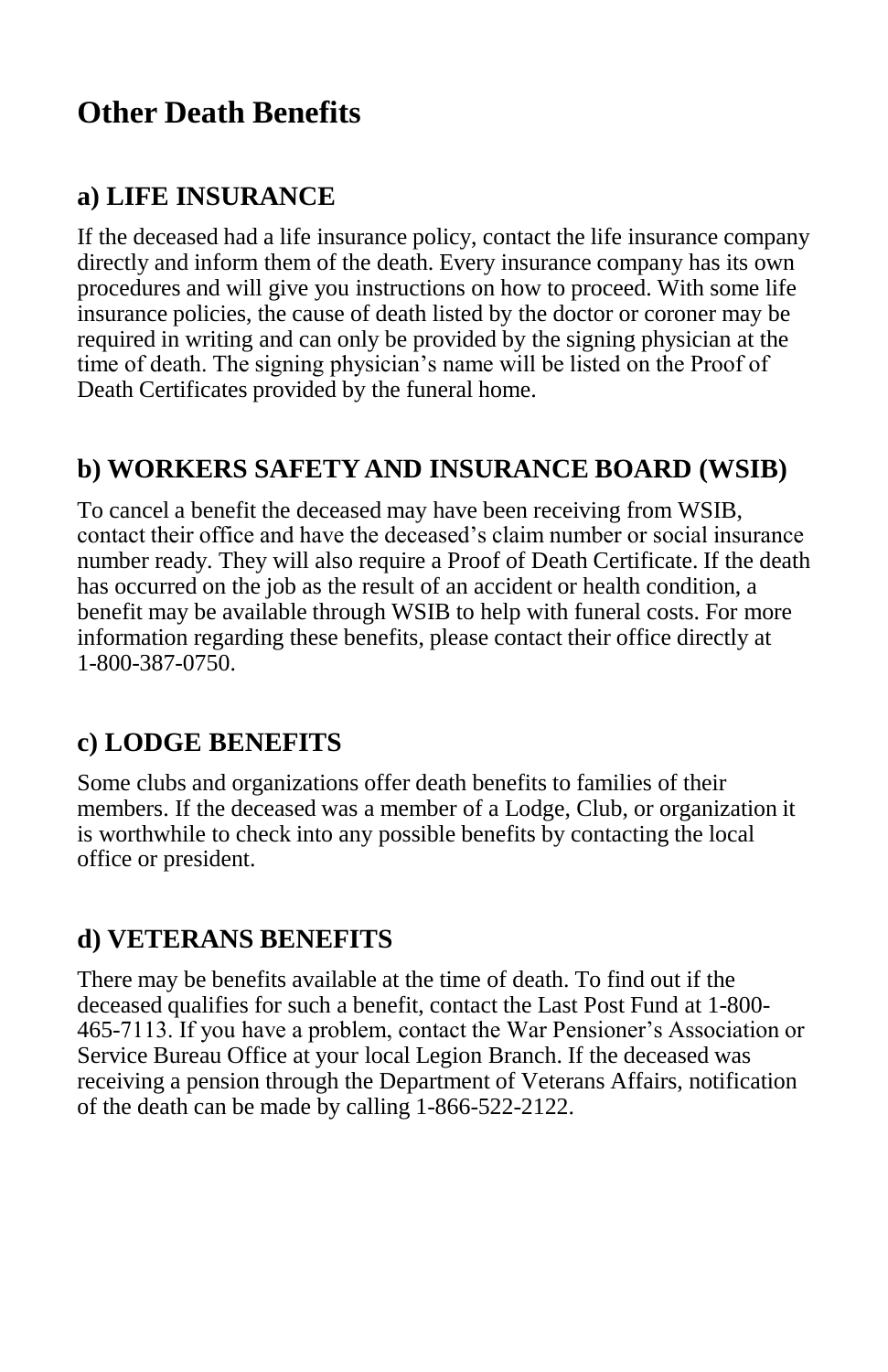# **6. Medical Cause of Death**

At times, family members wish to know the exact cause of death listed by the doctor or coroner, or it is required by certain insurance companies. In order to obtain this information, the family must contact the doctor or coroner directly. The name appears on the Proof of Death Certificate provided by the funeral home. The doctor or coroner will discuss any information with the immediate family only. Funeral Directors are not able to discuss the cause of death at any time as it is protected by privacy laws. If you have difficulty contacting a doctor, a funeral director can assist you. If a coroner has been appointed, they become the signing doctor and have the authority to order an autopsy. All information concerning autopsy results are given to the doctor only. Autopsy results are NOT mailed to the family.

### **CURRENT LOCAL CORONERS ARE:**

Dr. W.J. McMullen – 705-698-1453 Dr. R.B. Sawkiw – 705-523-2503 Dr. L. Piccinin – 705-662-5396 Dr. M. Carrier – 705-524-7312 Dr. B. Bora – 705-673-6836 Dr. J. Tuinema – 877-263-0525 Dr. V. Marchadier - 705-688-5727

# **7. Banks and Finances**

### **a) BANK ACCOUNTS**

Contact the bank(s) to notify them of the deceased's passing and set up an appointment to meet with one of their staff. The bank will require a Proof of Death Certificate and a copy of the will. Upon death, all money in a joint bank account belongs solely to the remaining account holders, regardless of the amount of funds in the account. If no one is joint on the account, the account will become frozen. The account should then be turned into an estate account and should remain open until all of the income taxes have been filed, at least two years. Legally, a funeral account or any other bills can be paid by the funds in the deceased's account even if frozen, simply by bringing in a Proof of Death Certificate and a copy of the invoice/bill to the bank. Smaller accounts can be released at the discretion of the financial institution.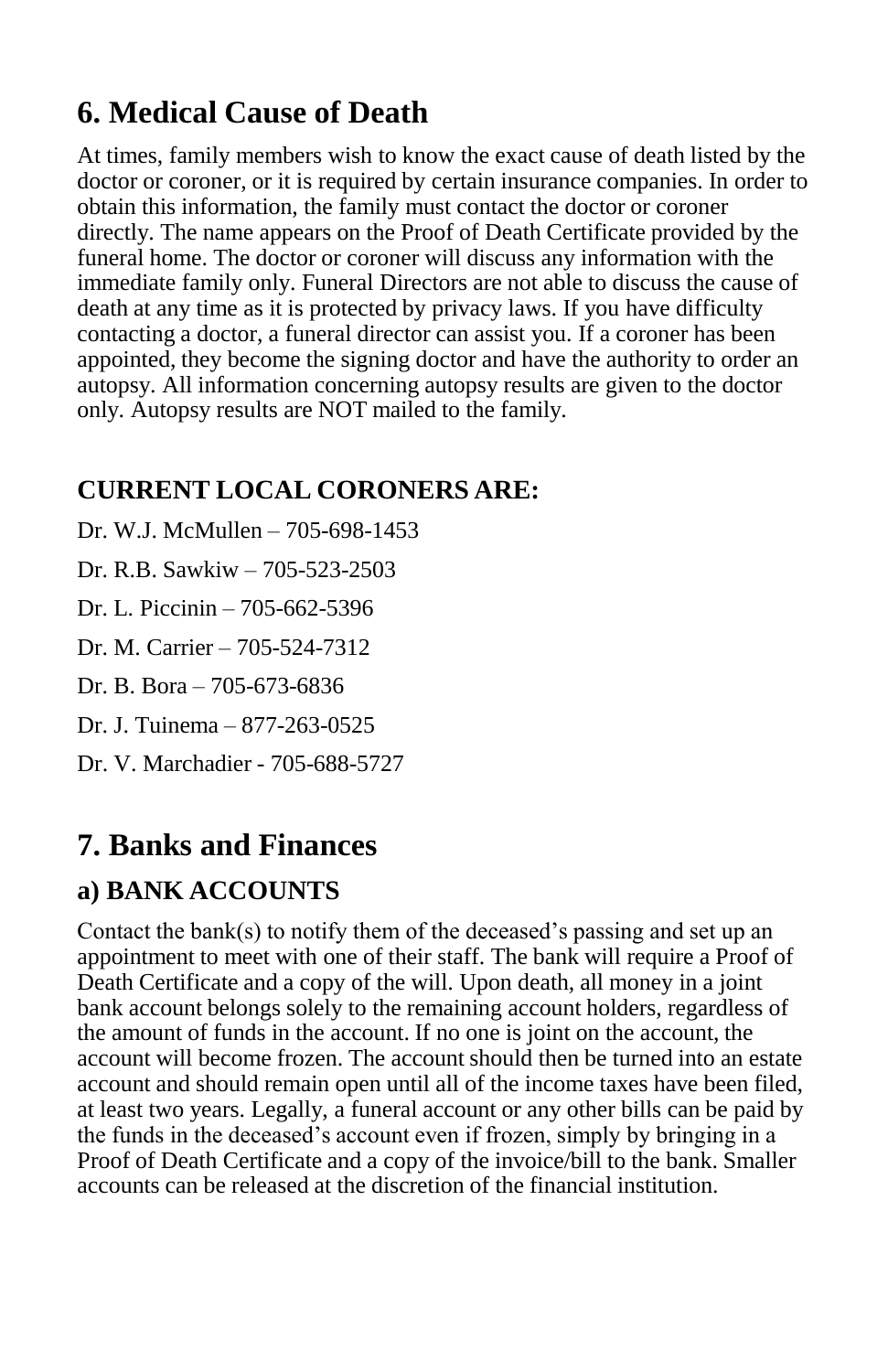## **b) BANK/CREDIT CHARGE CARDS**

Credit cards such as Visa, Master Card, store cards, etc, will be invalidated if they are only in the name of the deceased. The estate of the deceased is responsible for any outstanding debts; however, some credit cards are insured, so be sure to ask about insurance or balance protection. If the card is joint, any outstanding debts will become that of the survivor. To cancel any credit or charge cards, contact the provider directly by the number on the back of the card. They will most likely require a Proof of Death Certificate and could ask to see a copy of the will.

# **c) STOCKS AND BONDS**

Check with the financial advisor on what they require to have stocks or bonds changed or cashed. This can be a difficult process and you may need to contact a lawyer to help you. Canada Savings Bonds can be transferred directly to the estate or directly to the beneficiary. With the assistance of your financial advisor, complete the "Transfer of Registered Government Securities" form that is available at any financial institution.

### **d) R.R.S.P./REGISTERED PENSION PLANS/RIFS**

If a deceased spouse owns an R.R.S.P., the funds can be directly rolled over tax free to the surviving spouse's existing plan or a new one can be set up. A lump sum death benefit received from a Company Pension Plan, can be transferred to the surviving spouse's R.R.S.P. Contact a representative from the institution holding the R.R.S.P. for details.

# **8. Property and Ownerships**

# **a) HOUSE/PROPERTY**

By law, all land or property that is owned jointly with the deceased automatically becomes the property of the survivor. There is no immediate legal reason to change the title as long as the property taxes are being paid and the insurance company is aware of the deceased owner's passing. If you are going to change the title or ownership of the land, we would recommend retaining a lawyer.

# **b) UTILITIES**

For cancellation or name changes, please contact the utility provider directly. They will most likely require a Proof of Death Certificate and could also ask to see a copy of the will.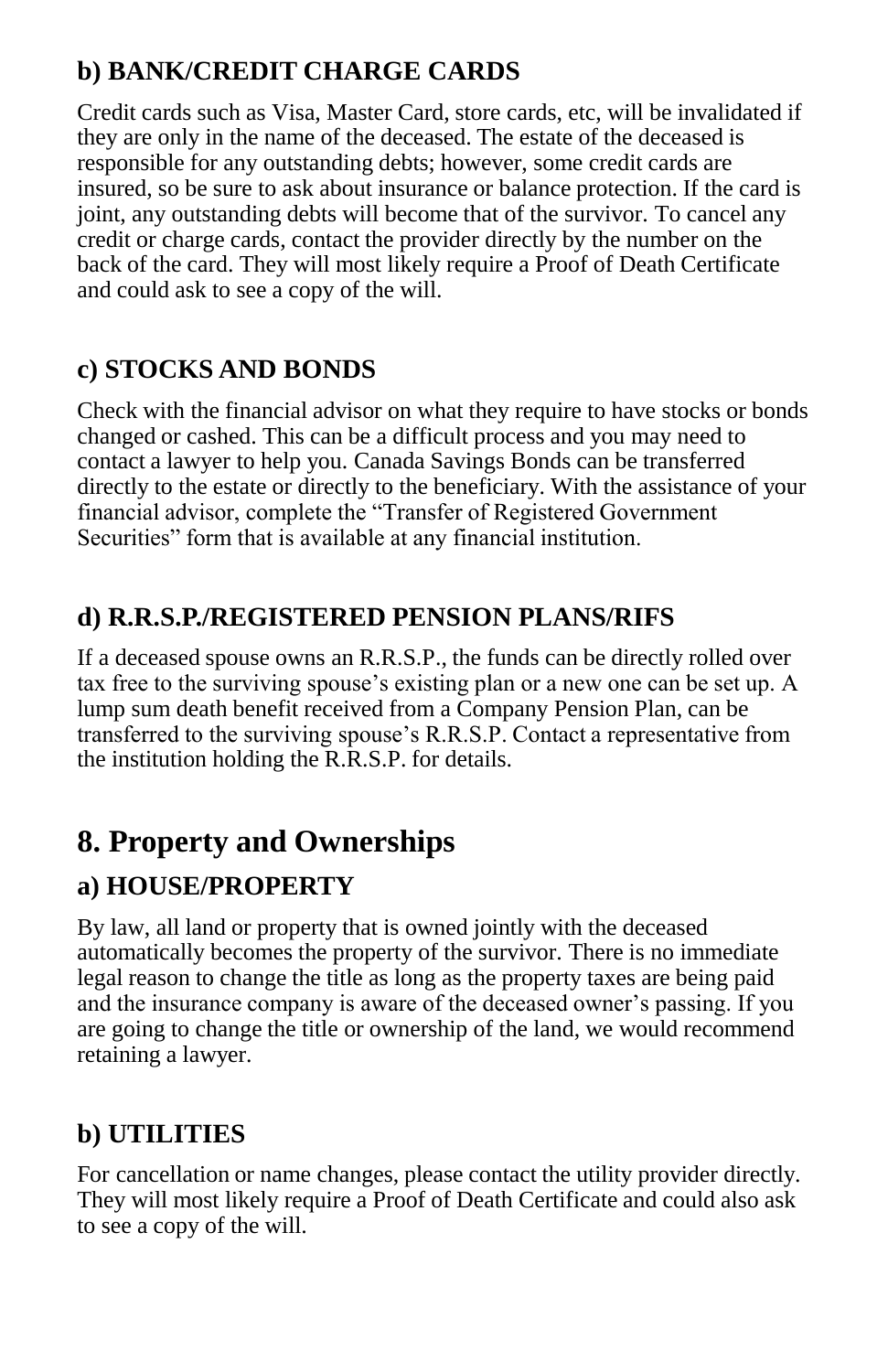# **c) VEHICLE/HOME INSURANCE**

Insurance will need to be cancelled if it was in the deceased's name only. If insurance was jointly owned with the deceased, their name will need to be removed. This can be done by contacting the insurance provider directly. If the insurance is in the deceased's name only and was paid upfront for the year, it is worthwhile to check with the insurance provider to see if there's a rebate.

# **d) AUTOMOBILE OWNERSHIP**

If the automobile was owned jointly, it's a simple matter of bringing in a Proof of Death Certificate, copy of the will, the ownership slip, driver's license and the marriage license or certificate (if joint ownership was with a surviving spouse) to a Ministry of Transportation Office located inside the Service Ontario buildings. They will reissue the appropriate slip. If the car was in the deceased's name only and there is no will, an affidavit will be required. To obtain this affidavit, you must go through a lawyer. To cancel or transfer auto insurance, you will need to contact the provider directly. If the deceased paid their insurance annually, there could be a rebate available. For more information, contact Service Ontario at 705-674-4503.

# **9. Estates, Wills, Probate, and Lawyers**

### **a) POWER OF ATTORNEY (FOR PROPERTY AND FOR CARE)**

Power of Attorney is a legal document with which one individual empowers another individual with the authority to act on their behalf in conducting his or her financial affairs or health concerns, when that individual becomes permanently or temporarily disabled or incapacitated. A Power of Attorney's authority ends at the time of the death of the individual they are representing. At this point, the executor of the will or legal next of kin takes over. If the deceased was listed as power of attorney for someone else, this will need to be changed.

# **b) LAST WILL AND TESTAMENT**

A will is a legal document in which an executor is appointed to carry forth the wishes of the deceased regarding the distribution of their assets, property, and the care of any minor children. The executor of the will would be the legal contact to execute the estate of the deceased. Any will in which the deceased is mentioned or named an executor or beneficiary should be changed. Contact the lawyer who made the will and they will assist you.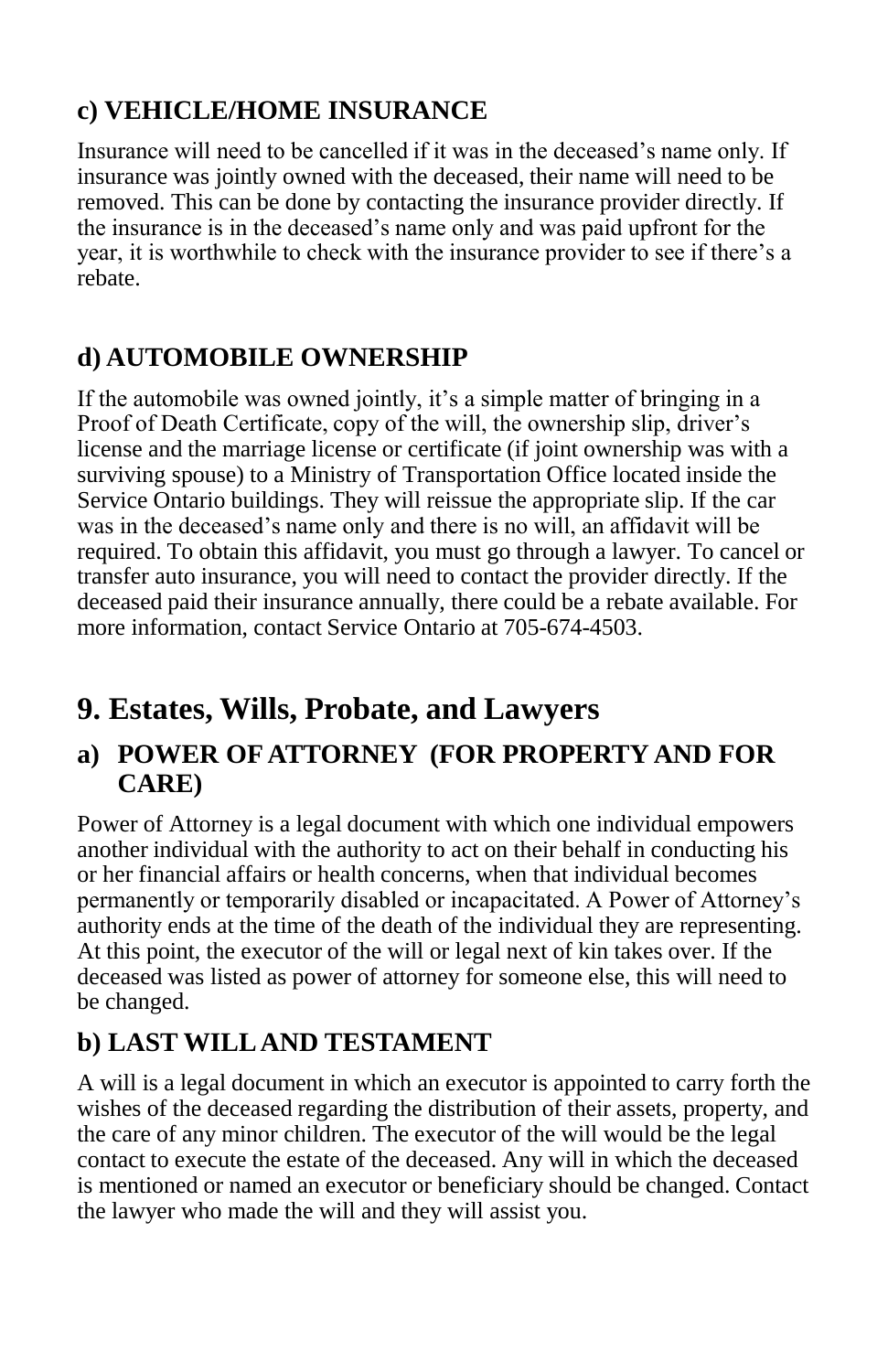### **c) ESTATE AND LAWYERS**

An estate is everything comprising the net worth of an individual, including all land, possessions, and other assets that the individual owns or has a controlling interest in. A small or simple estate can be easily handled by the family. When there is a will, it is up to the executor to decide if they wish to use a lawyer or do the work on their own. If there is no will (intestate) the family in a small estate may simply make the appropriate changes themselves. If the estate is more complex, the family may file with the court for letters of administration to disperse the estate themselves. However, in the former instance, a lawyer may be used. If you decide to try it on your own, it is important to take your time, do it properly, and if you run into any problems it is wise to seek assistance from a lawyer. If you are going to use a lawyer, choose him or her very carefully, and make sure they are reliable and efficient. You should always ask the lawyer how long it will take to probate and what the cost will be. Do not hesitate to call him/her regularly to keep you updated. You are paying for a service; if you do not receive satisfaction you are well within your rights to move to another lawyer. Remember that just because a particular lawyer has made the will and holds it in their office, you are not bound to use that lawyer to probate the estate, nor should you be required to pay any fees when picking up the will. If you do not know any lawyers, ask friends and relatives for suggestions. It may be wise to ask the funeral director as they work with lawyers on a continuing basis. If you need a lawyer and financially are unable to afford one, you can contact the Sudbury Legal Clinic for help at 705-674-3200.

#### **d) PROBATE**

Probate is a process that confirms executor authority to distribute assets of a deceased's estate. Probate is likely to be required when the deceased has a property solely in their name, or money that is over \$50,000 in an account where no one is beneficiary or joint. Where required, provincial governments grant this authority by issuing a probate certificate known in Ontario as a "Certificate of Appointment of Estate Trustee With (or Without) a Will". The Ontario government charges a fee for the certificate based on the value of the deceased's estate.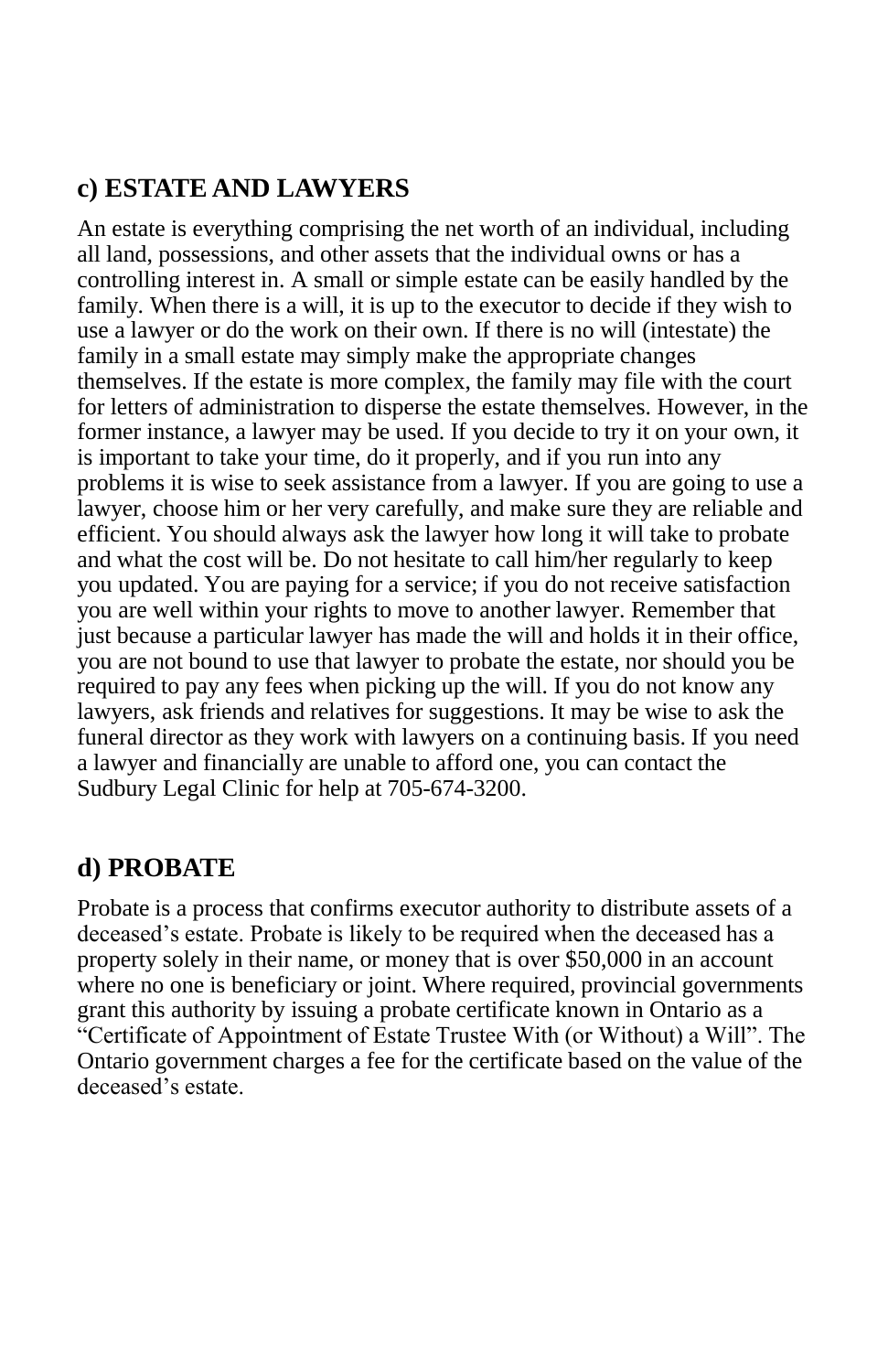Current probate tax rates are as follows:

• \$5 for each \$1,000, or part thereof, of the first \$50,000 of the value of the estate

• \$15 for each \$1,000, or part thereof, of the value of the estate exceeding \$50,000.

No probate tax is payable if the value of the estate is \$1,000 or less.

**PLEASE NOTE:** Any money that is held jointly or left to a designated beneficiary is not considered part of the estate (including life insurance).

# **10. Tax Concerns**

## **a) INCOME TAX**

If the deceased has earned a taxable income in the year of their death, a final tax return must be filed. If you are the executor or legal representative of the deceased, it is your responsibility to file all of the required returns for the deceased, and to ensure that all taxes owing are paid. You should contact the Canada Revenue Agency (CRA) as soon as possible and they will need to be provided with the following:

• a copy of the death certificate

• a complete copy of the will or, if there is no will, other legal document, such as a grant of probate or letters of administration, showing that you are the legal representative

• the new mailing address for the estate, if applicable

This information can be forwarded to:

TI Specialty Services Unit Canada Revenue Agency P.O. Box 20 000 Station A Sudbury, Ontario P3A 5C1

Please be advised – the deceased's social insurance number would need to be included on all documents submitted to the CRA.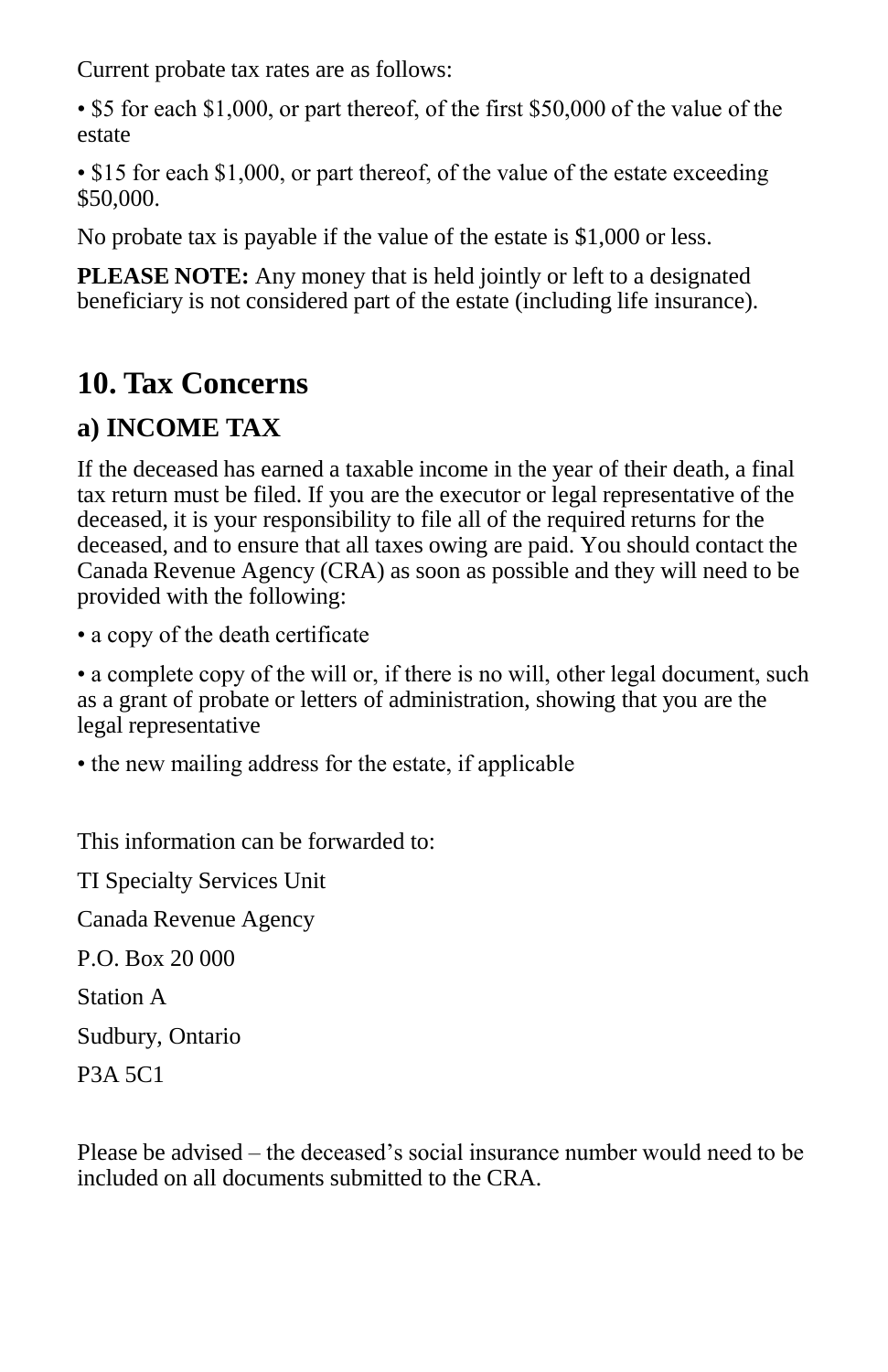You have at least 6 months before the deceased's final income tax return is due to be filed. The final return and any balance owing are due on or before the following dates:

- If the death has occurred from January 1st – October 31st, the due date for the return is April 30th of the following year.

- If the death has occurred from November 1st – December 31st, the due date is six months after the date of death.

For more information and notification please contact the CRA's Individual Income Tax Line at 1-800-959-8281.

Once all of the taxes have been filed and a Notice of Assessment is received, you should apply for a clearance certificate.

### **b) ESTATE TAX**

There is seldom any tax on the estate. Under the current tax estate laws, only financially larger estates will be taxed. If you are unsure of your situation contact an accountant or financial advisor.

## **c) TAX ON FUNERAL**

If you have paid for a funeral it is **NOT** considered a taxable deduction.

### **d) TAX CREDITS - GST/HST AND OTB**

If the deceased was receiving any GST (Goods and Service Tax), HST (Harmonized Sales Tax) and OTB (Ontario Trillium Benefit) credit payment, the Canada Revenue Agency would need to be notified. GST/HST credit payments are usually issued on the fifth day of the month in July, October, January, and April. If the deceased's HST credit included a claim for the spouse, the spouse should contact them directly and ask to receive any remaining HST credit payments for the year.

Canada Revenue Agency (CRA) – 1-800-959-8281 CRA Benefit Inquiry Service (GST/HST) – 1-800-387-1193 Ontario Trillium Benefit – 1-877-627-6645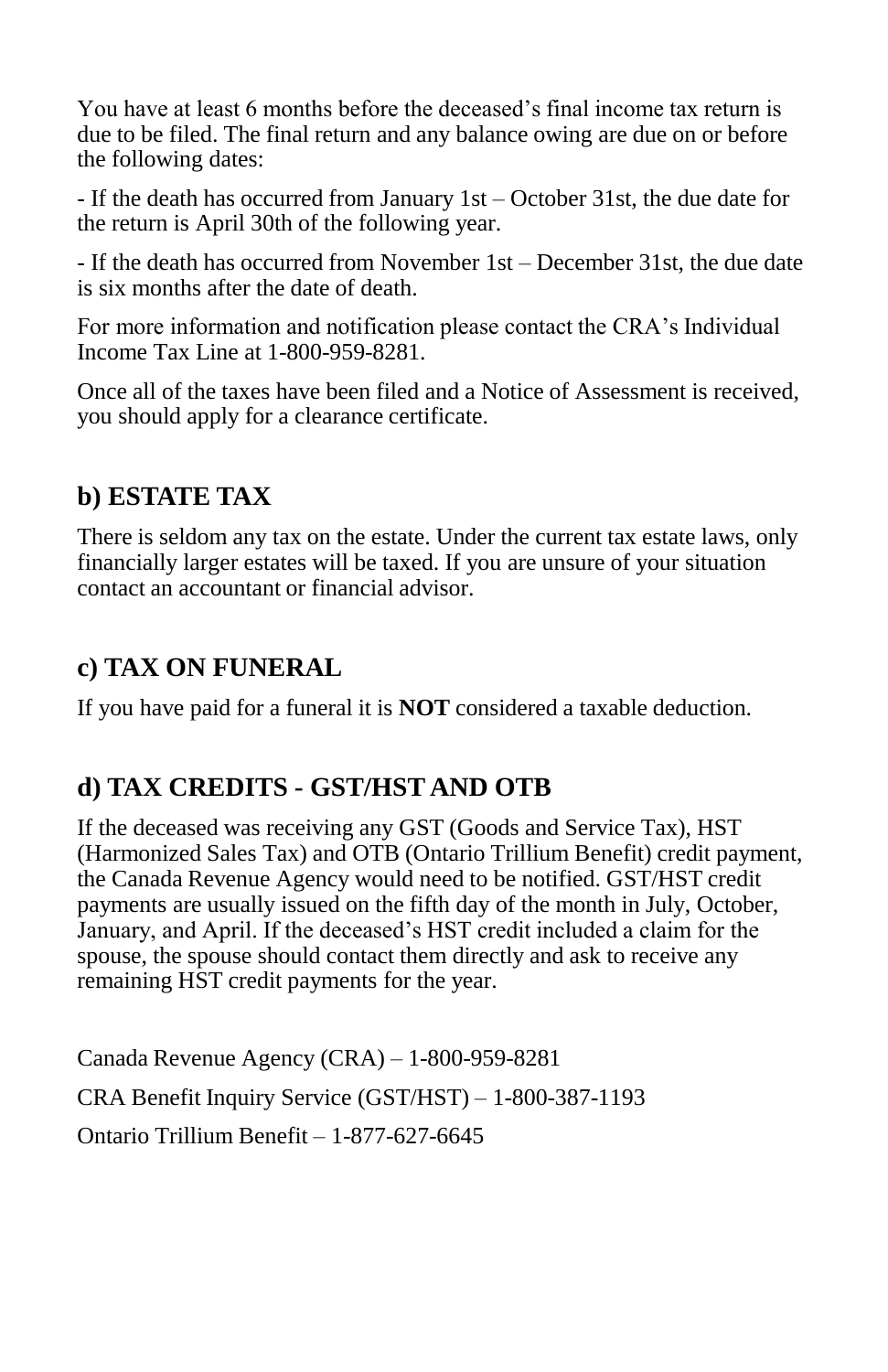# **11. Address Change/Mail Forwarding**

It is recommended to have the deceased's mailing address changed to allow mail to be forwarded to the executor or person who is responsible for the estate. This can be done directly with Canada Post. A Proof of Death Certificate will be required, and they could ask to see additional legal documentation. For more information, please contact Canada Post at 1-866- 607-6301.

# **12. Monuments/Memorial Markers**

Psychologists tell us the importance of having a place to visit following the funeral. This may be found in the traditional cemetery, or with cremation, in non-traditional places such as a lake or a camp. It is natural for many people to wish for a monument to be placed as a lasting memorial. Monument companies are separate from the funeral homes and cemeteries. If the monument is already in place, then you should contact the dealer who installed it, to have the date added. If you need to purchase a monument, or you are not sure who installed it, here are some of the local monument dealers:

Ellero Monuments – 705-674-4704 Sudbury Memorial Works – 705-673-1846 Khouri Granite - 705-560-9555

# **13. Travelling with Cremated Remains**

If you are travelling with cremated remains you will need proper documentation. There are different rules for different countries. Please contact the funeral home and we can help provide some of the necessary documentation and instructions for travelling depending on the country. For more information on which country requires which documents, please contact the appropriate country's consulate directly.

# **14. Air Travel Rebate**

Some airlines have a "Compassionate Travel Policy" and in the event of a death, you may be eligible for a partial rebate on your fare, providing certain conditions specified by the airline are met. Contact the airline directly for more information.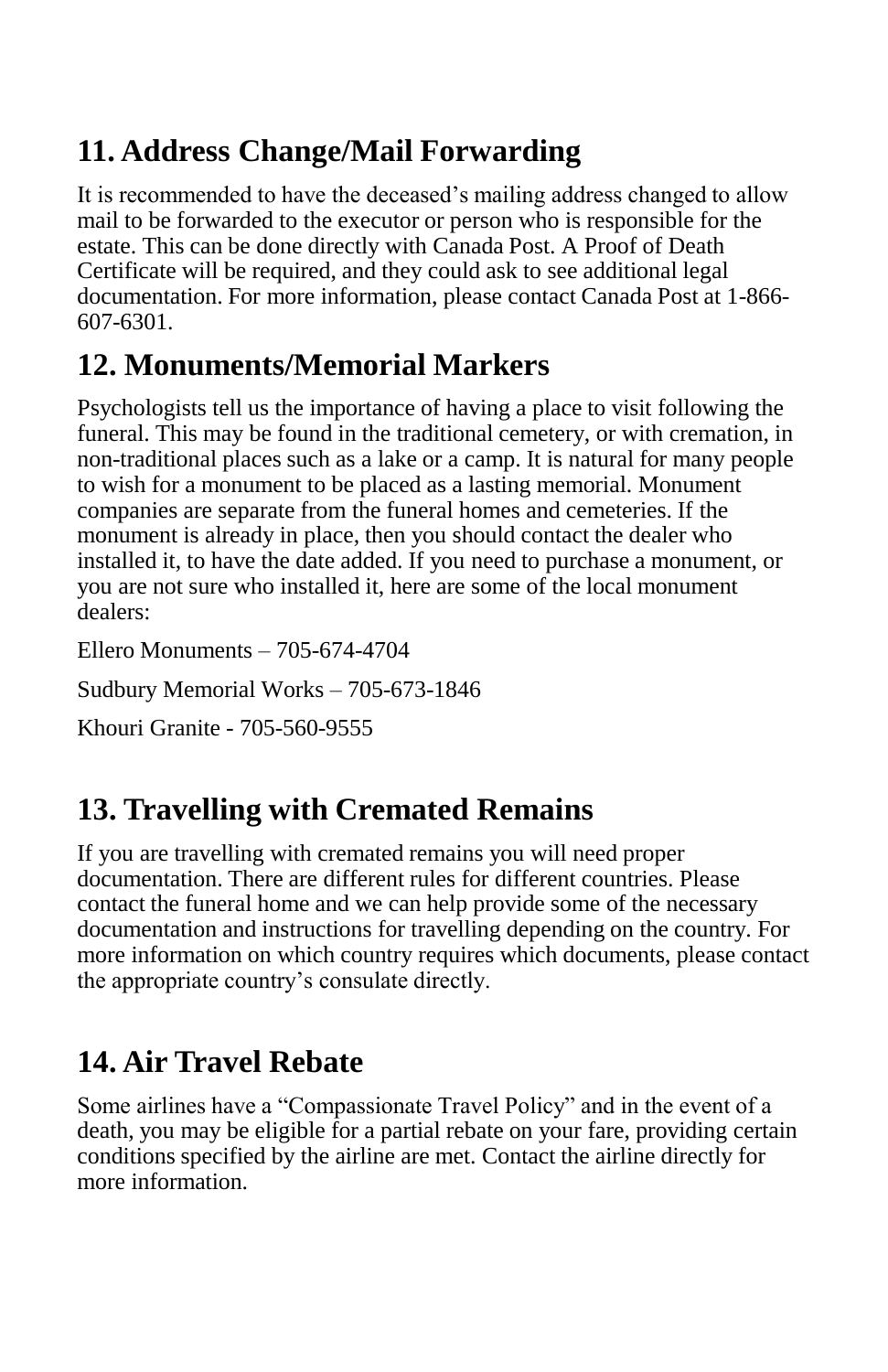# **15. Medication Disposal**

When a death or illness occurs in the home, often there are medications, over the counter drugs, herbs or vitamins that need to be disposed of. They can present a real danger to children and should not be flushed down the drains, as they can contaminate the water system. There is a Household Waste Depot at 1853 Frobisher St., Sudbury or you can call their "Toxic Taxi" at 705-560- 9019 and they will pick up the medications for you free of charge. You can also return medications to any pharmacy.

# **16. Clothing of Deceased**

The possessions of the deceased following the funeral may at times become the catalyst for grief. If clothing has been left at the hospital or funeral home and you wish to have it returned, call immediately, as it will be destroyed if it is not claimed. Usually one of the most difficult tasks at home is that of going through the belongings, deciding on what to keep and what should go. Rather than disposing of useable clothing, you may want to consider donating them to a worthy charity, a viable memorial to the deceased. There are drop boxes located throughout the city. For information regarding drop off locations and hours please contact:

Salvation Army Thrift Store – 705-525-2433 Canadian Diabetes Clothesline – 705-524-8700 Jarrett Value Centre – 705-525-1970 Value Village – 705-525-2339 Sudbury Women's Centre – 705-673-1916

# **17. Grief Support**

Our funeral homes offer bereavement libraries with grief reading material and information on community support groups and resources. We also offer "KIDS ONLY" packages for children and information for parents on how to help children with grief. For more information, please contact the funeral home. If you or someone you love are looking for bereavement assistance please contact the Maison McCulloch Hospice and ask about their supportive care and bereavement services. The death does not have to have taken place at the hospice; everyone is welcome and there is no charge. Private counsellor services are also available throughout the community for a fee. Ask one of our funeral directors for a referral.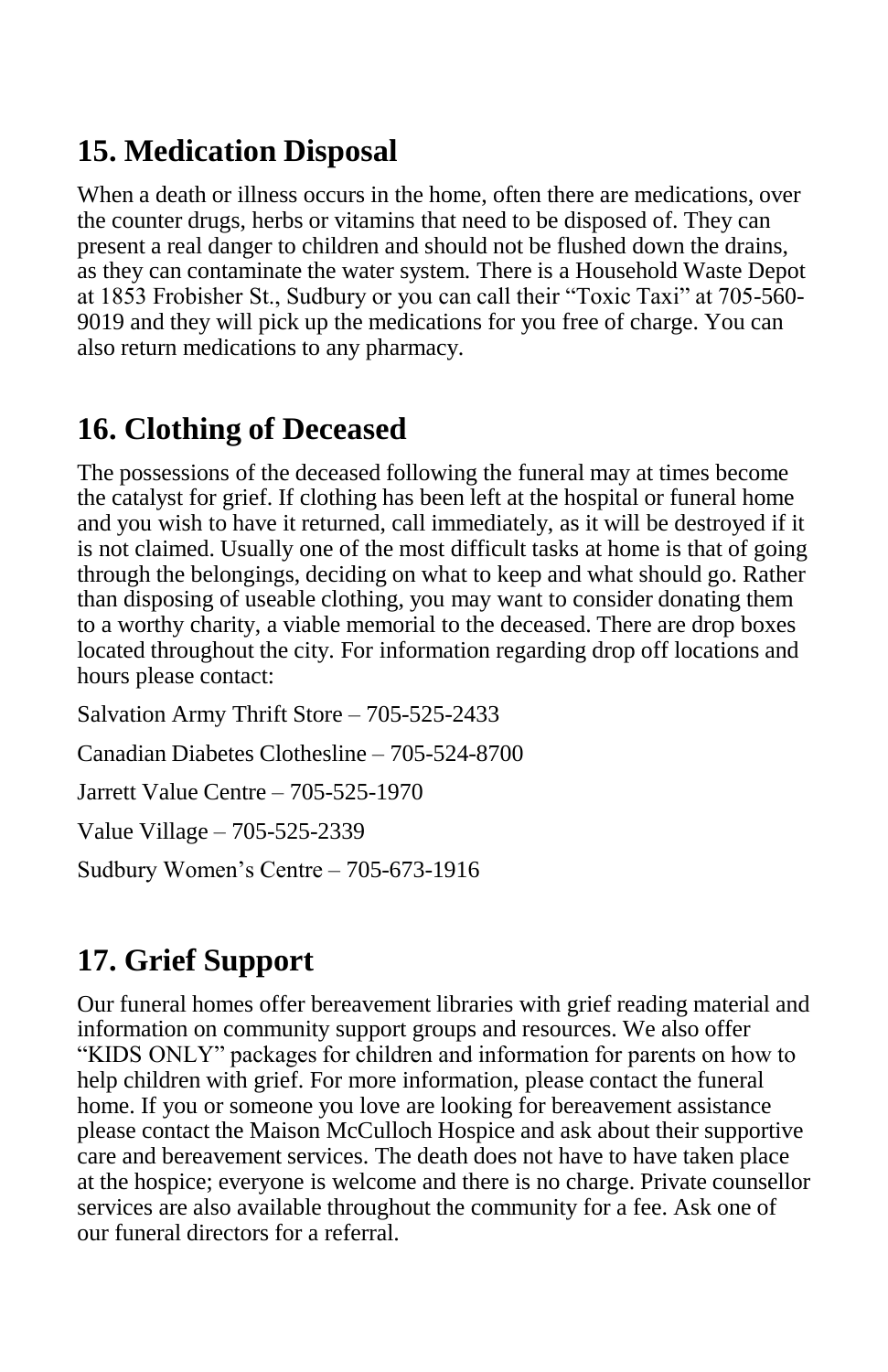**Helpful Resources:**

**Maison McCulloch Hospice Bereavement Services** - 705-674-9252 (ext. 227)

**Canadian Mental Health - Bereaved by Suicide Group** – 705-675-7252

**Butterfly Wings Perinatal Bereavement Services** – 705-562-4955

**Canadian Mental Health Association** – 1-866-531-2600 (www.ontario.cmha.ca)

**Kids Help Phone** 1-800-668-6868

# **18. Victim Crisis Assistance & Referral Services**

### **(VCARS)**

The Victim Crisis & Referral Services (VCARS) program provides immediate, on-site service to victims of crime or crisis 24 hours a day, 7 days a week. If the police have been involved, they can help you arrange for VCARS long term assistance. For more information and community referrals, contact their Victim Support Line at 1-888-579-2888.

# **19. Local Cemeteries**

If burial arrangements need to be made, you can contact the funeral home to assist you. The two major cemetery providers in Sudbury are the City of Greater Sudbury and Park Lawn Cemetery. For information regarding plot availability and prices please contact the cemetery offices directly.

### **CITY CEMETERY OFFICE**

(Office located at Civic Memorial Cemetery) 365 Second Ave Sudbury, Ontario 705-566-4373

With the exception of Park Lawn Cemetery, all cemeteries within the City of

Greater Sudbury are administered by the city, through Civic Memorial Cemetery.

# **The following cemeteries are run by the City of Greater Sudbury:**

Beaver Lake Cemetery –Salo Road, Beaver Lake Blezard Valley – Main Street West Regional Road 80, Blezard Valley Capreol Cemetery – Hanna Ave, Capreol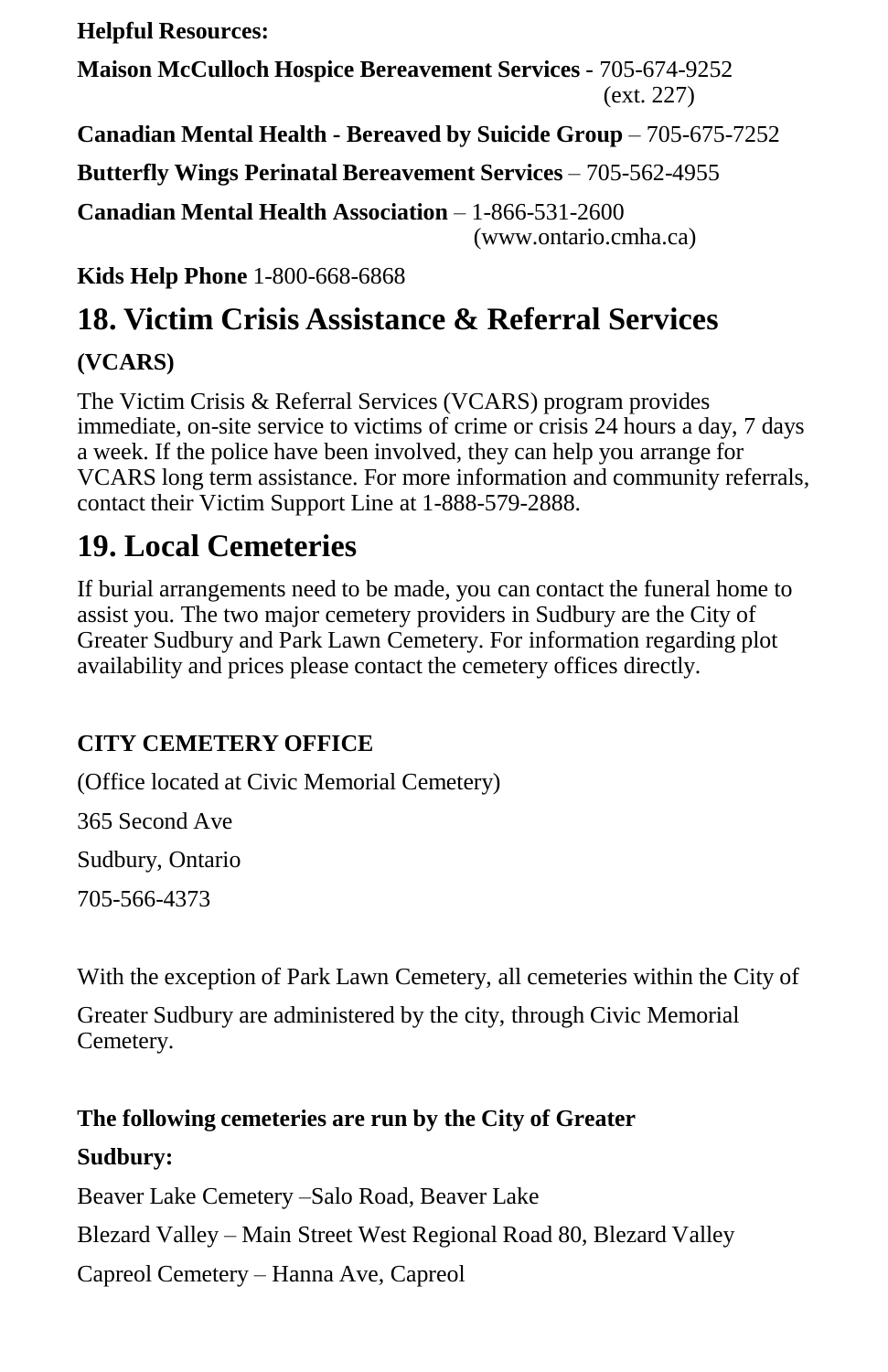Civic Memorial Cemetery – Second Ave, Sudbury Eyre Cemetery – Regent Street, Sudbury Good Shepherd – Skead Road, Garson Lasalle Cemetery – Lasalle Blvd, Sudbury McFarlane Cemetery – Algonquin Road, Sudbury St. Jacques Cemetery – Cote Street, Hanmer St. John's Cemetery – Garson-Coniston Road, Garson St. Joseph's Cemetery, Municipal Road 15, Chelmsford St. Stanislaus Cemetery – Municipal Road 55, Lively Valley East Cemetery – Gravel Drive, Hanmer Waters Cemetery – White Road, Lively Whitefish Catholic Cemetery – Bay Street, Whitefish Whitefish Public Cemetery – Municipal Road 55, Whitefish

#### **PARK LAWN CEMETERY & CREMATORIUM**

379 Horobin Street Sudbury, Ontario 705-675-6732

Park Lawn is the only cemetery in Greater Sudbury that has a crematorium.

# **20. Paying the Funeral Home Invoice**

You may not yet have received the Funeral Home invoice. We customarily mail them out approximately three weeks after the passing (if there is no service) or three weeks after the service, whichever is later. If you would like to have a copy of the invoice sooner, simply contact the funeral home and one will be provided to you. For your convenience, we accept personal cheques, bank drafts, all major credit cards (excluding American Express), Interac/debit, and cash. Payment can be made by mail, over the phone, or in person at our Jackson and Barnard location. While our invoices are due to be paid in full within 60 days of receiving the invoice, we understand that the Canada Pension Death Benefit (\$2500.00) and other life insurance payments can take longer. If you must wait for these payments, please let our staff know as soon as possible.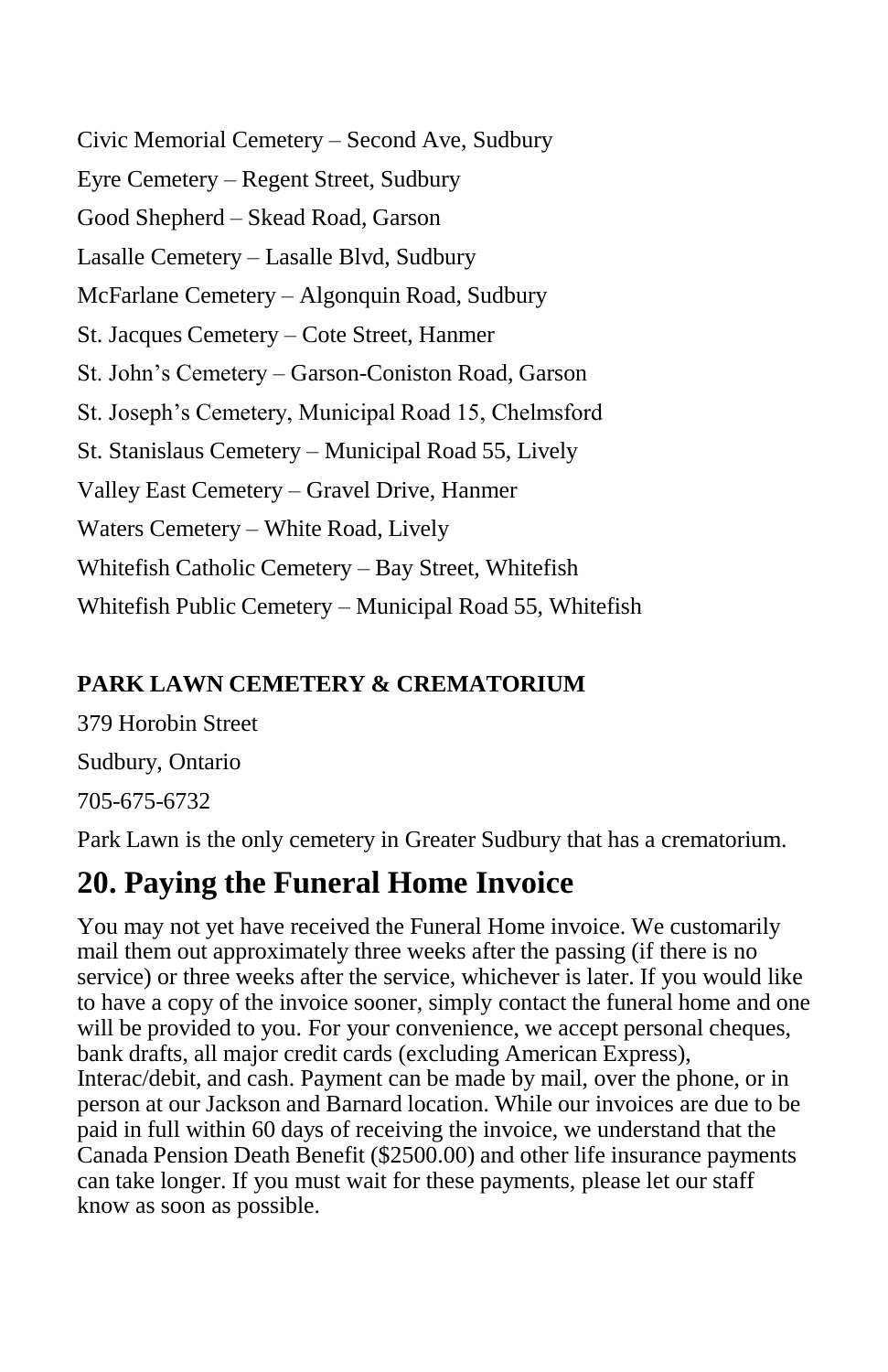# **Prearranging your Funeral**

After handling the death of a loved one, we find many people wish to consider prearranging their own funerals to ensure their wishes be followed and provide their family with peace of mind. Prearranging is making funeral arrangements prior to a death occurring. You can prearrange your own funeral or you can prearrange a funeral for a loved one.

#### **Lougheed's is pleased to offer a 10% discount on all fully prepaid funeral arrangements.**

#### **WHY PREARRANGE A FUNERAL?**

Whether a death be sudden or expected, it can be difficult to make decisions and think clearly in a state of shock and grief. Knowing you have left all your affairs in order gives you and your family peace of mind. It releases the family from the burden at such a critical time.

#### **HOW DO I PREARRANGE A FUNERAL?**

You can request one of our Prearrangement Booklets, inside of which is a form you can fill out and send back to the funeral home. Alternatively, you can make an appointment to come in and meet with one of our funeral directors.

#### **WHAT IS A PREPAID FUNERAL?**

Once you have prearranged your services, prepaying is an optional step you may wish to consider. Prepaying your funeral can be done in one payment or through a payment plan that suits you. Once a funeral is prepaid in full it is considered "guaranteed", which prevents price inflation: the prices will be frozen, so you never pay more.

**To receive our helpful "Prearrangement Booklet" , or to book a noobligation appointment to meet with one of our Funeral Directors, please contact our office at 705-673-3611 or email us at jacksonsinfo@lougheeds.ca**